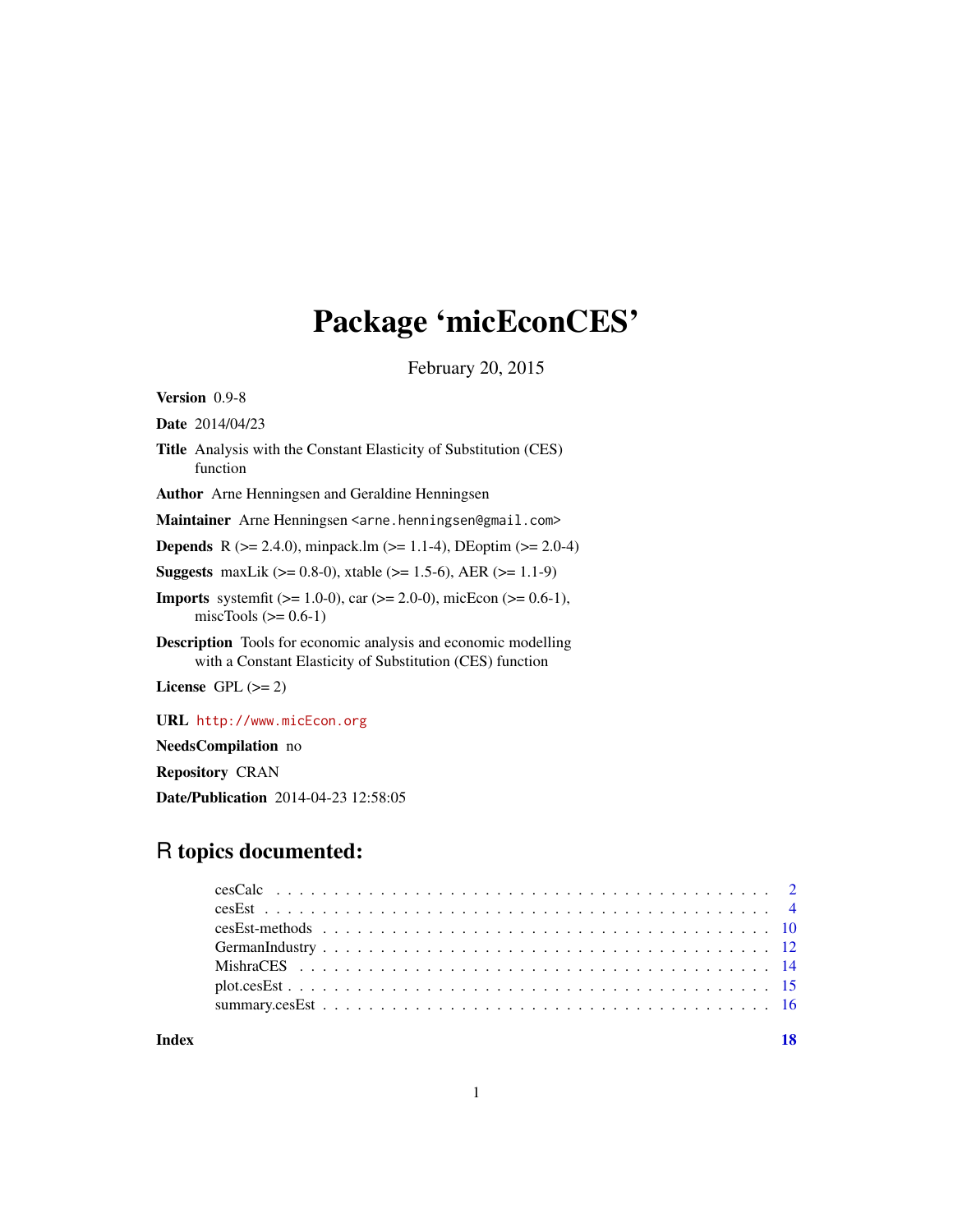<span id="page-1-1"></span><span id="page-1-0"></span>Calculate the endogenous variable of a 'Constant Elasticity of Substitution' (CES) function. The original CES function with two explanatory variables is

$$
y = \gamma \, \exp(\lambda \, t) \, (\delta \, x_1^{-\rho} + (1 - \delta) \, x_2^{-\rho})^{-\frac{\nu}{\rho}}
$$

and the non-nested CES function with  $N$  explanatory variables is

$$
y = \gamma \exp(\lambda t) \left(\sum_{i=1}^{N} \delta_i x_i^{-\rho}\right)^{-\frac{\nu}{\rho}}
$$

where in the latter case  $\sum_{i=1}^{N} \delta_i = 1$ .

In both cases, the elesticity of substitution is  $s = \frac{1}{1+\rho}$ .

The *nested* CES function with 3 explanatory variables proposed by Sato (1967) is

$$
y = \gamma \exp(\lambda t) \left[ \delta \left( \delta_1 x_1^{-\rho_1} + (1 - \delta_1) x_2^{-\rho_1} \right)_{\rho_1}^{\rho_1} + (1 - \delta) x_3^{-\rho} \right]^{-\frac{\nu}{\rho}}
$$

and the *nested* CES function with 4 explanatory variables (a generalisation of the version proposed by Sato, 1967) is

$$
y = \gamma \exp(\lambda t) \left[ \delta \cdot \left( \delta_1 x_1^{-\rho_1} + (1 - \delta_1) x_2^{-\rho_1} \right)^{\frac{\rho}{\rho_1}} + (1 - \delta) \cdot \left( \delta_2 x_3^{-\rho_2} + (1 - \delta_2) x_4^{-\rho_2} \right)^{\frac{\rho}{\rho_2}} \right]^{-\frac{\nu}{\rho}}
$$

#### Usage

cesCalc( xNames, data, coef, tName = NULL, nested = FALSE, rhoApprox = 5e-6 )

#### Arguments

| xNames | a vector of strings containing the names of the explanatory variables.                                                                                                                                                                                                                                                                                                                                                                                                                                                                                                                                                                                                                                                                                                                                                                                                                                       |
|--------|--------------------------------------------------------------------------------------------------------------------------------------------------------------------------------------------------------------------------------------------------------------------------------------------------------------------------------------------------------------------------------------------------------------------------------------------------------------------------------------------------------------------------------------------------------------------------------------------------------------------------------------------------------------------------------------------------------------------------------------------------------------------------------------------------------------------------------------------------------------------------------------------------------------|
| data   | data frame containing the explanatory variables.                                                                                                                                                                                                                                                                                                                                                                                                                                                                                                                                                                                                                                                                                                                                                                                                                                                             |
| coef   | numeric vector containing the coefficients of the CES: if the vector is unnamed,<br>the order of the coefficients must be $\gamma$ , eventuelly $\lambda$ , $\delta$ , $\rho$ , and eventually $\nu$ in<br>case of two expanatory variables, $\gamma$ , eventuelly $\lambda$ , $\delta_1$ , , $\delta_N$ , $\rho$ , and eventually<br>$\nu$ in case of the non-nested CES with $N > 2$ explanatory variables, $\gamma$ , eventuelly<br>$\lambda$ , $\delta_1$ , $\delta$ , $\rho_1$ , $\rho$ , and eventually $\nu$ in case of the nested CES with 3 explanatory<br>variables, and $\gamma$ , eventuelly $\lambda$ , $\delta_1$ , $\delta_2$ , $\delta$ , $\rho_1$ , $\rho_2$ , $\rho$ , and eventually $\nu$ in case of the<br>nested CES with 4 explanatory variables, where in all cases the $\nu$ is only required<br>if the model has variable returns to scale. If the vector is named, the names must |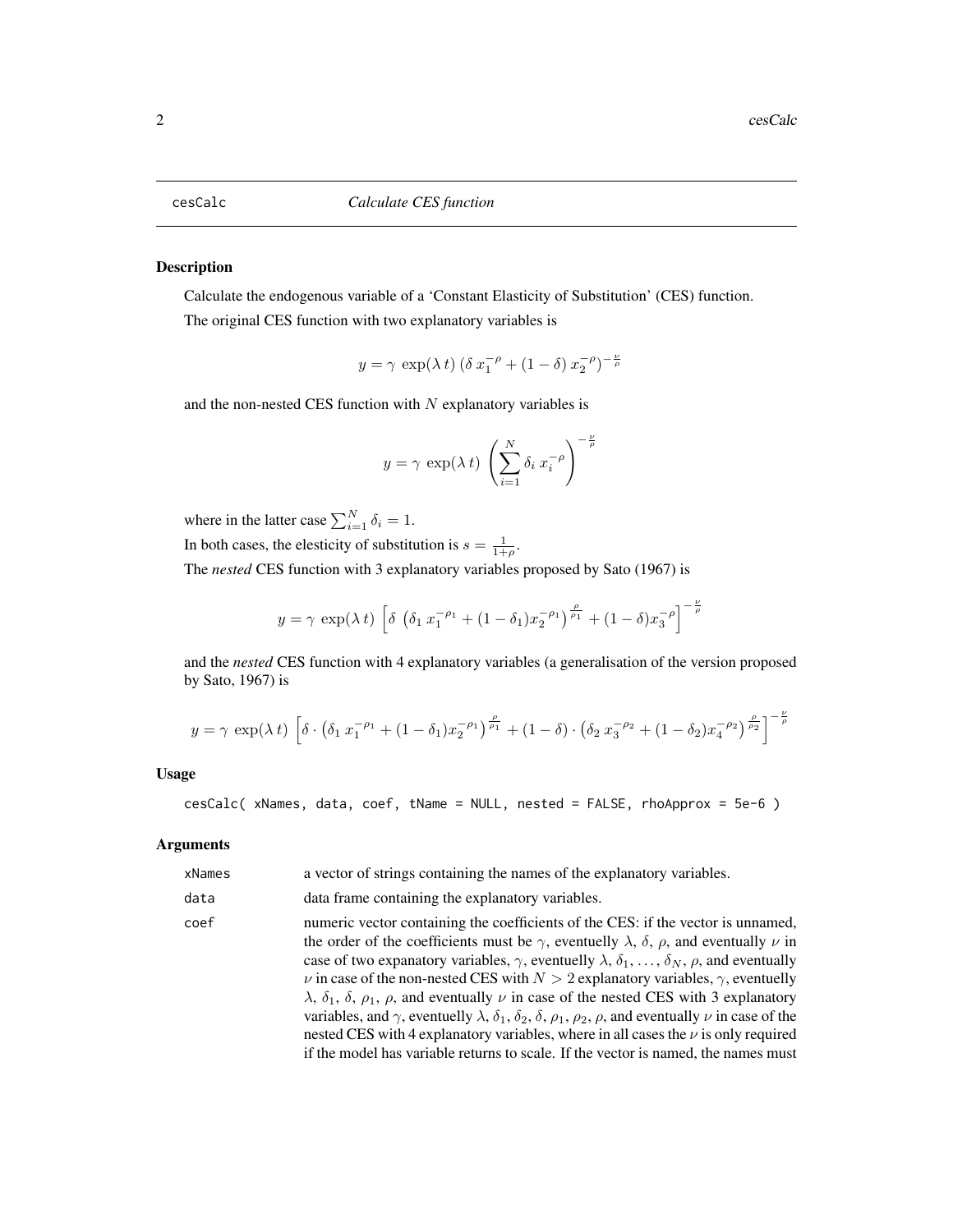<span id="page-2-0"></span>

|           | be "gamma", "delta", "rho", and eventually "nu" in case of two expanatory<br>variables, "gamma", "delta_1", , "delta_N", "rho", and eventually "nu" in<br>case of the non-nested CES with $N > 2$ explanatory variables, and "gamma",<br>"delta_1", "delta_2", "rho_1", "rho_2", "rho", and eventually "nu" in case<br>of the nested CES with 4 explanatory variables, where the order is irrelevant in<br>all cases. |
|-----------|-----------------------------------------------------------------------------------------------------------------------------------------------------------------------------------------------------------------------------------------------------------------------------------------------------------------------------------------------------------------------------------------------------------------------|
| tName     | optional character string specifying the name of the time variable $(t)$ .                                                                                                                                                                                                                                                                                                                                            |
| nested    | logical. ; if FALSE (the default), the original CES for $n$ inputs proposed by<br>Kmenta (1967) is used; if TRUE, the nested version of the CES for 3 or 4 inputs<br>proposed by Sato (1967) is used.                                                                                                                                                                                                                 |
| rhoApprox | if the absolute value of the coefficient $\rho$ is smaller than or equal to this argument,<br>the endogenous variable of the non-nested CES is calculated using the Kmenta<br>approximation, which is more precise than the non-linear CES formula for very<br>small values of $\rho$ (and the CES formula cannot even be used for $\rho = 0$ ). This<br>feature is not (yet) available for the nested CES.           |

#### Value

A numeric vector with length equal to the number of rows of the data set specified in argument data.

### Author(s)

Arne Henningsen and Geraldine Henningsen

#### References

Kmenta, J. (1967): On Estimation of the CES Production Function. International Economic Review 8, p. 180-189.

Sato, K. (1967): A Two-Level Constant-Elasticity-of-Substitution Production Function. Review of Economic Studies 43, p. 201-218.

#### See Also

[cesEst](#page-3-1).

```
data( germanFarms, package = "micEcon" )
# output quantity:
germanFarms$qOutput <- germanFarms$vOutput / germanFarms$pOutput
# quantity of intermediate inputs
germanFarms$qVarInput <- germanFarms$vVarInput / germanFarms$pVarInput
## Estimate CES: Land & Labor with fixed returns to scale
cesLandLabor <- cesEst( "qOutput", c( "land", "qLabor" ), germanFarms )
## Calculate fitted values
```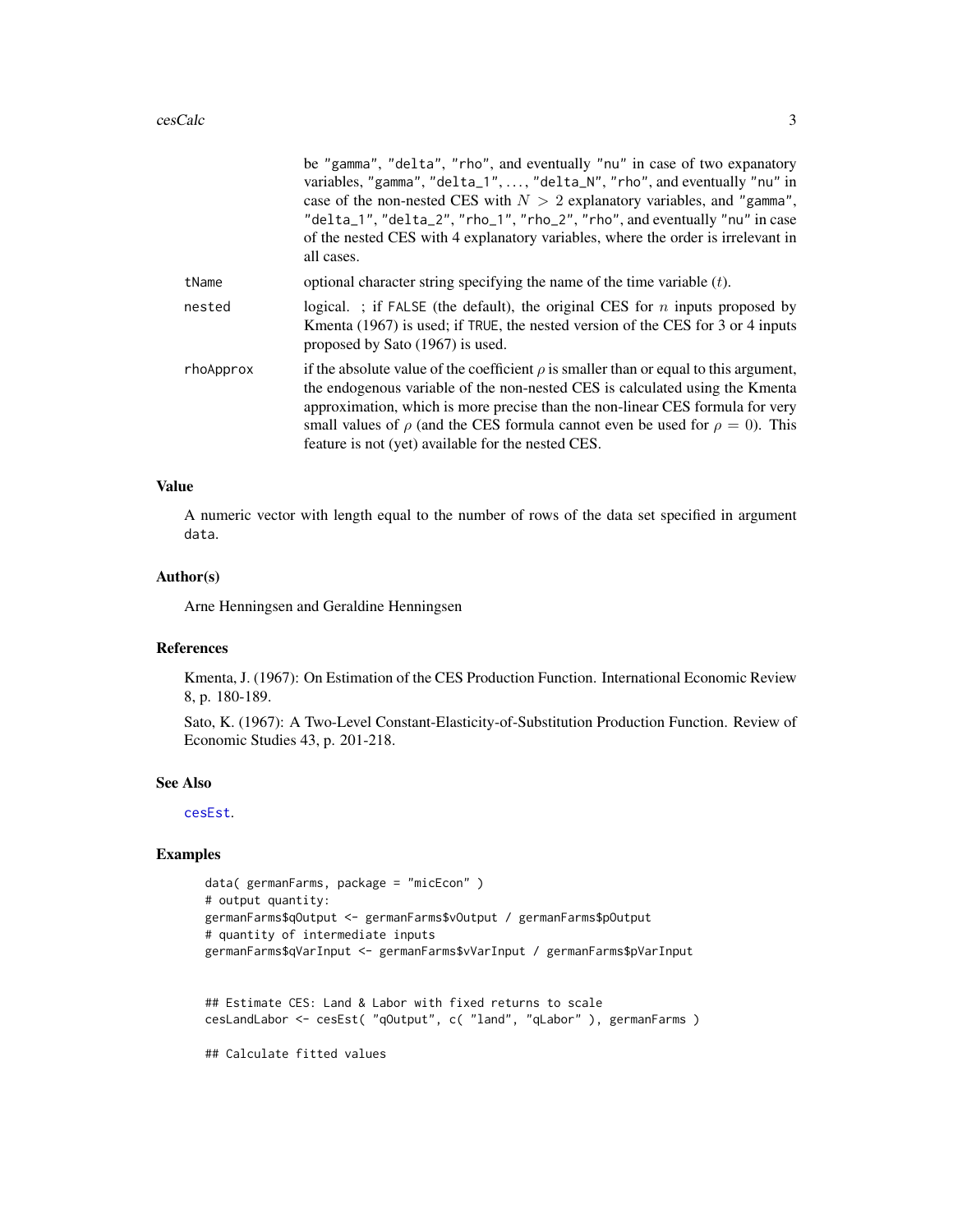#### <span id="page-3-0"></span>4 cesEst

```
cesCalc( c( "land", "qLabor" ), germanFarms, coef( cesLandLabor ) )
# variable returns to scale
cesLandLaborVrs <- cesEst( "qOutput", c( "land", "qLabor" ), germanFarms,
   vrs = TRUE)
## Calculate fitted values
cesCalc( c( "land", "qLabor" ), germanFarms, coef( cesLandLaborVrs ) )
```
# <span id="page-3-1"></span>cesEst *Estimate a CES function*

#### Description

Estimate a Constant-Elasticity-of-Substitution (CES) function with two exogenous variables or a nested Constant-Elasticity-of-Substitution (CES) function proposed by Sato (1967) with three or four exogenous variables by Least Squares. The functional forms are shown in the documentation of function [cesCalc](#page-1-1).

Warning: The econometric estimation of a CES function is (almost) always very problematic, because very different parameter vectors could result in very similar values of the objective function (sum of squared residuals). Hence, even if the optimizer reports that the nonlinear minimization has converged, there might be another rather different parameter vector that results in a lower sum of squared residuals.

#### Usage

```
cesEst( yName, xNames, data, tName = NULL, vrs = FALSE, method = "LM",
   start = NULL, lower = NULL, upper = NULL, multErr = FALSE,
   rho1 = NULL, rho2, rho = NULL, returnGridAll = FALSE, random.seed = 123,
   rhoApprox = c(y = 5e-6, gamma = 5e-6, delta = 5e-6,rho = 1e-3, nu = 5e-6 ),
   ... )
## S3 method for class 'cesEst'
print(x, digits = max(3, getOption("digits") - 3),
   ... )
```
#### **Arguments**

| yName  | a string containing the name of the dependent variable.                                                  |
|--------|----------------------------------------------------------------------------------------------------------|
| xNames | a vector of two, three or four character strings containing the names of the inde-<br>pendent variables. |
| data   | data frame containing the data.                                                                          |
| tName  | optional character string specifying the name of the time variable $(t)$ .                               |
| vrs    | logical. Allow for variable returns to scale?                                                            |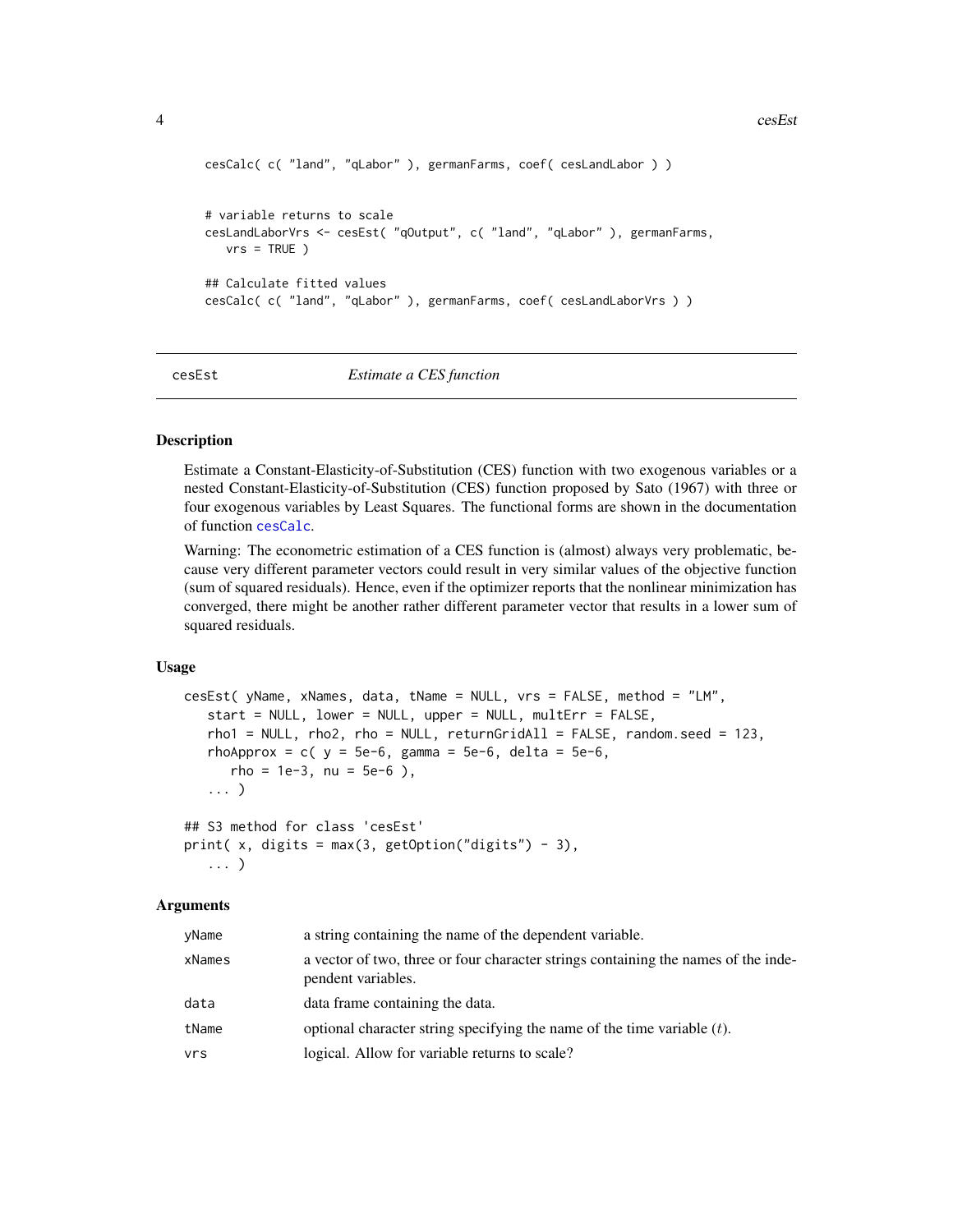#### <span id="page-4-0"></span>cesEst 5

| method          | character string indicationg the estimation method: either "Kmenta" for the<br>Kmenta approximation or "LM", "NM", "Nelder-Mead", "BFGS", "CG", "L-BFGS-B",<br>"SANN", "Newton", "PORT", or "DE" for non-linear least-squares (see section<br>'Details').                                                                                                                                                                                                                                                                                                                                                                                                                                                                                                                                                                                                                                                                                                                                                                                                                                                                                                                                |
|-----------------|------------------------------------------------------------------------------------------------------------------------------------------------------------------------------------------------------------------------------------------------------------------------------------------------------------------------------------------------------------------------------------------------------------------------------------------------------------------------------------------------------------------------------------------------------------------------------------------------------------------------------------------------------------------------------------------------------------------------------------------------------------------------------------------------------------------------------------------------------------------------------------------------------------------------------------------------------------------------------------------------------------------------------------------------------------------------------------------------------------------------------------------------------------------------------------------|
| start           | optional numeric vector giving the starting values of the parameters in the non-<br>linear estimations (see section 'Details').                                                                                                                                                                                                                                                                                                                                                                                                                                                                                                                                                                                                                                                                                                                                                                                                                                                                                                                                                                                                                                                          |
| lower           | lower bounds of the parameters (see section 'Details').                                                                                                                                                                                                                                                                                                                                                                                                                                                                                                                                                                                                                                                                                                                                                                                                                                                                                                                                                                                                                                                                                                                                  |
| upper           | upper bounds of the parameters (see section 'Details').                                                                                                                                                                                                                                                                                                                                                                                                                                                                                                                                                                                                                                                                                                                                                                                                                                                                                                                                                                                                                                                                                                                                  |
| multErr         | logical. If TRUE, the error term is assumed to be multiplicative, i.e. $y = \hat{y}$ .<br>$exp(\epsilon)$ . If FALSE (the default), the error term is assumed to be additive, i.e.<br>$y = \hat{y} + \epsilon.$                                                                                                                                                                                                                                                                                                                                                                                                                                                                                                                                                                                                                                                                                                                                                                                                                                                                                                                                                                          |
| rho1, rho2, rho | numeric scalar or vector at which the coefficients $\rho_1$ , $\rho_2$ , and/or $\rho$ should be<br>fixed; if argument rho1, rho2, or rho is NULL (default), this coefficient is esti-<br>mated together with the other parameters; if these arguments have more than one<br>element, a grid search for $\rho_1$ , $\rho_2$ , and/or $\rho$ is performed (see section 'Details').                                                                                                                                                                                                                                                                                                                                                                                                                                                                                                                                                                                                                                                                                                                                                                                                        |
| returnGridAll   | logical value that indicates whether the estimates for all values of $\rho$ obtained dur-<br>ing the grid search (not just the estimations with the 'best' $\rho$ ) should be returned<br>(ignored if argument rho is NULL or has only a single element).                                                                                                                                                                                                                                                                                                                                                                                                                                                                                                                                                                                                                                                                                                                                                                                                                                                                                                                                |
| random.seed     | an integer used to seed R's random number generator. This is to ensure replica-<br>bility when the "SANN" or "DE" method is used. Defaults to 123.                                                                                                                                                                                                                                                                                                                                                                                                                                                                                                                                                                                                                                                                                                                                                                                                                                                                                                                                                                                                                                       |
| rhoApprox       | numeric vector with exactly 5 elements; the endogenous variable of the CES and<br>the derivatives with respect to its coefficients are calculated using a first-order<br>Taylor series approximation at $\rho = 0$ (non-nested CES) or by interpolation be-<br>tween $\rho$ , $\rho_1$ , or $\rho_2$ equal to zero and $\rho$ , $\rho_1$ , or $\rho_2$ equal to $\pm$ rhoApprox (nested<br>CES), if the absolute value of the coefficients $\rho$ , $\rho_1$ , or $\rho_2$ is smaller than or equal<br>to the corresponding element of this argument (see also argument rhoApprox<br>of cesCalc); the first element determines the threshold for calculating the en-<br>dogenous variable; the second element determines the threshold for calculating<br>the derivatives with respect to $\gamma$ ; the third element determines the threshold for<br>calculating the derivatives with respect to $\delta_1$ , $\delta_2$ , and $\delta$ ; the fourth element de-<br>termines the threshold for calculating the derivatives with respect to $\rho$ , $\rho_1$ , and<br>$\rho_2$ ; the fifth element determines the threshold for calculating the derivatives with<br>respect to $\nu$ . |
| X               | an object of class cesEst.                                                                                                                                                                                                                                                                                                                                                                                                                                                                                                                                                                                                                                                                                                                                                                                                                                                                                                                                                                                                                                                                                                                                                               |
| digits          | number of digits.                                                                                                                                                                                                                                                                                                                                                                                                                                                                                                                                                                                                                                                                                                                                                                                                                                                                                                                                                                                                                                                                                                                                                                        |
| $\cdots$        | further arguments to cesEst are passed to optim, nls.lm, nlm, nlminb, or<br>DEoptim; further arguments to print.cesEst are currently ignored.                                                                                                                                                                                                                                                                                                                                                                                                                                                                                                                                                                                                                                                                                                                                                                                                                                                                                                                                                                                                                                            |

# Details

### Estimation method

Argument method determines the estimation method. If it is "Kmenta", the CES is estimated by ordinary least squares using the Kmenta approximation; otherwise, it is estimated by non-linear least-squares. Several different optimizers can be used for the non-linear estimation. The optimization method LM (Levenberg-Marquardt, see Moré 1978) uses [nls.lm](#page-0-0) for the optimization. The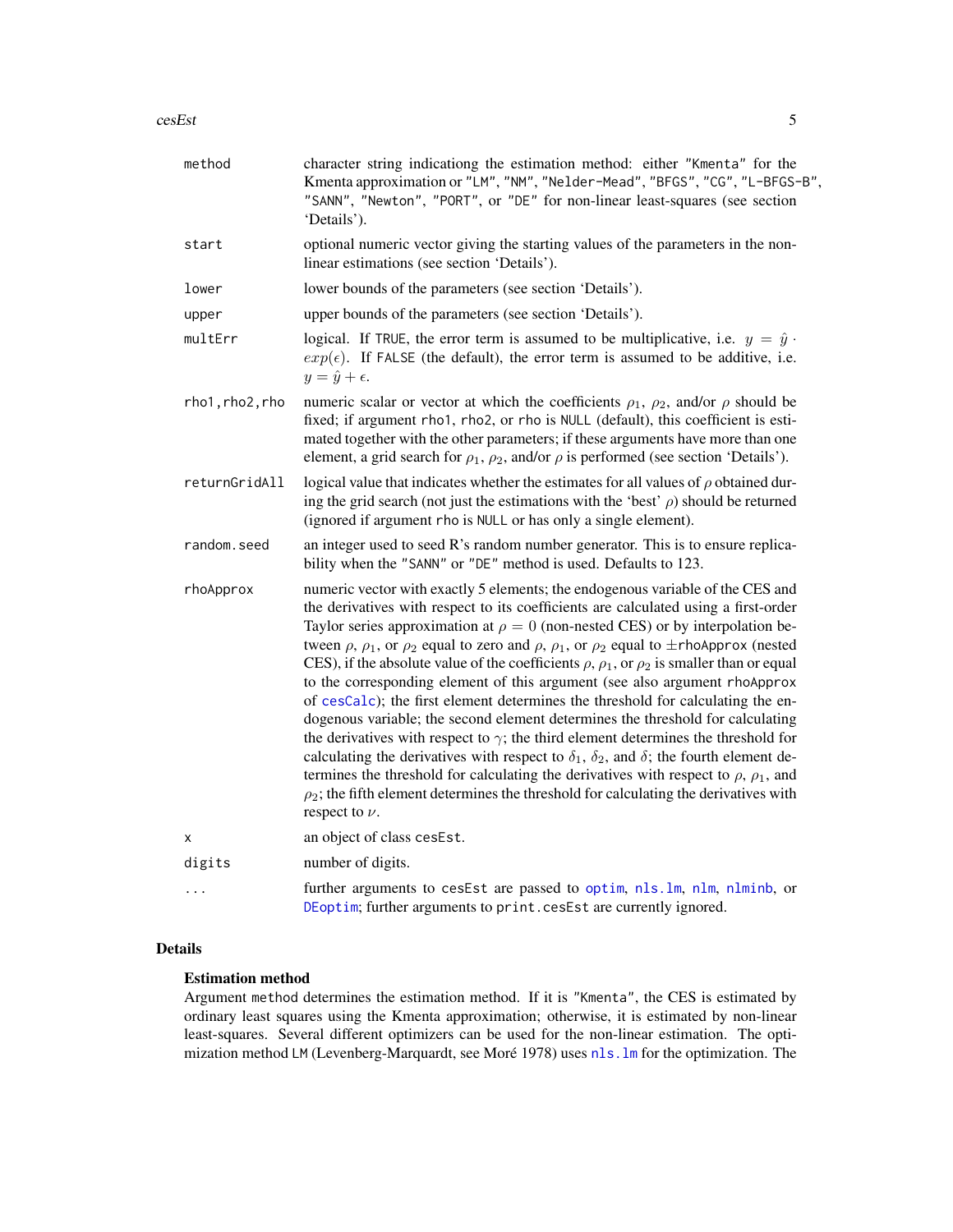<span id="page-5-0"></span>optimization methods NM or Nelder-Mead (Nelder and Mead 1965), BFGS (Broyden 1970, Fletcher 1970, Goldfarb 1970, Shanno 1970), CG (Conjugate Gradients based on Fletcher and Reeves 1964), L-BFGS-B (with box-constraints, Byrd, Lu, Nocedal, and Zhu 1995), and SANN (Simulated Annealing, Bélisle 1992) use [optim](#page-0-0) for the optimization. The optimization method Newton (Newton-type, see Dennis and Schnabel 1983 and Schnabel, Koontz, and Weiss 1985) uses [nlm](#page-0-0) for the optimization. The optimization method PORT (PORT routines, see Gay 1990) uses [nlminb](#page-0-0) for the optimization. The optimization method DE (Differential Evolution, see Storn and Price 1997) uses [DEoptim](#page-0-0) for the optimization. Analytical gradients are used in the LM, BFGS, CG, L-BFGS-B, Newton, and PORT method.

#### Starting values

Argument start should be a numeric vector. The order must be as described in the documentation of argument coef of function [cesCalc](#page-1-1). However, names of the elements are ignored. If argument start is NULL, pre-defined starting values are used. The starting value of  $\lambda$  (if present) is set to 0.015; the starting values of  $\delta_1$ ,  $\delta_2$ , and  $\delta$  (if present) are set to 0.5, the starting values of  $\rho_1$ ,  $\rho_2$ , and  $\rho$  (if present and required) are set to 0.25 (i.e.\ elasticity of substitution = 0.8 in the two-input case), the starting value of  $\nu$  (if present) is set to 1, and the starting value of  $\gamma$  is set to a value so that the mean of the error term is zero. Hence, in case of an additive error term (i.e. argument multErr is set to FALSE, the default)  $\gamma$  is set to mean( y ) / mean( CES( X, start1 ) ) and in case of a multiplicative error term (i.e. argument multErr is set to TRUE)  $\gamma$  is set to mean(  $log(y)$  ) - mean(  $log(CES(X, start1))$  ) ), where y is the dependent variable (defined by argument yName), X is the set of covariates (defined by arguments xNames and tName), CES() defines the (nested) CES function, and start1 is a coefficient vector with  $\gamma = 1$  and all other coefficients having the starting values described above.

#### Lower and upper bounds

Arguments lower and upper can be used to set lower and upper bounds for the estimated parameters. If these arguments are -Inf and Inf, respectively, the parameters are estimated without unconstraints. By default, arguments lower and upper are both NULL, which means that the bounds are set automatically depending on the estimation method: In case of the L-BFGS-B, PORT, and DE method, the lower bound is 0 for  $\gamma$ ,  $\delta_1$ ,  $\delta_2$ , and  $\delta$  (if present), -1 for  $\rho_1$ ,  $\rho_2$ , and  $\rho$  (if present), and eventually 0 for  $\nu$ . In case of the L-BFGS-B and PORT method, the upper bound is infinity for  $\gamma$ , 1 for  $\delta_1$ ,  $\delta_2$ , and  $\delta$  (if present), infinity for  $\rho_1$ ,  $\rho_2$ , and  $\rho$  (if present), and eventually infinity for  $\nu$ . Since the 'Differential Evulation' algorithm requires finit bounds, the upper bounds for the DE method are set to 1e10 for  $\gamma$ , 1 for  $\delta_1$ ,  $\delta_2$ , and  $\delta$  (if present), 10 for  $\rho_1$ ,  $\rho_2$ , and  $\rho$  (if present), and eventually 10 for  $\nu$ . In case of all other estimation methods, the lower and upper bounds are set to -Inf and Inf, respectively, because these methods do not support parameter constraints. Of course, the user can specify own lower and upper bounds by setting arguments lower and upper to numeric vectors that should have the same format as argument start (see above).

#### Grid search for  $\rho$

If arguments rho1, rho2, and/or rho have more than one element, a one-dimensional, two-dimensional, or three-dimensionsl grid search for  $\rho_1$ ,  $\rho_2$ , and/or  $\rho$  is performed. The remaining (free) parameters of the CES are estimated by least-squares, where  $\rho_1$ ,  $\rho_2$ , and/or  $\rho$  are fixed consecutively at each value defined in arguments rho1, rho2, and rho, respectively. Finally the estimation with the  $\rho_1$ ,  $\rho_2$ , and/or  $\rho$  that results in the smallest sum of squared residuals is chosen (and returned).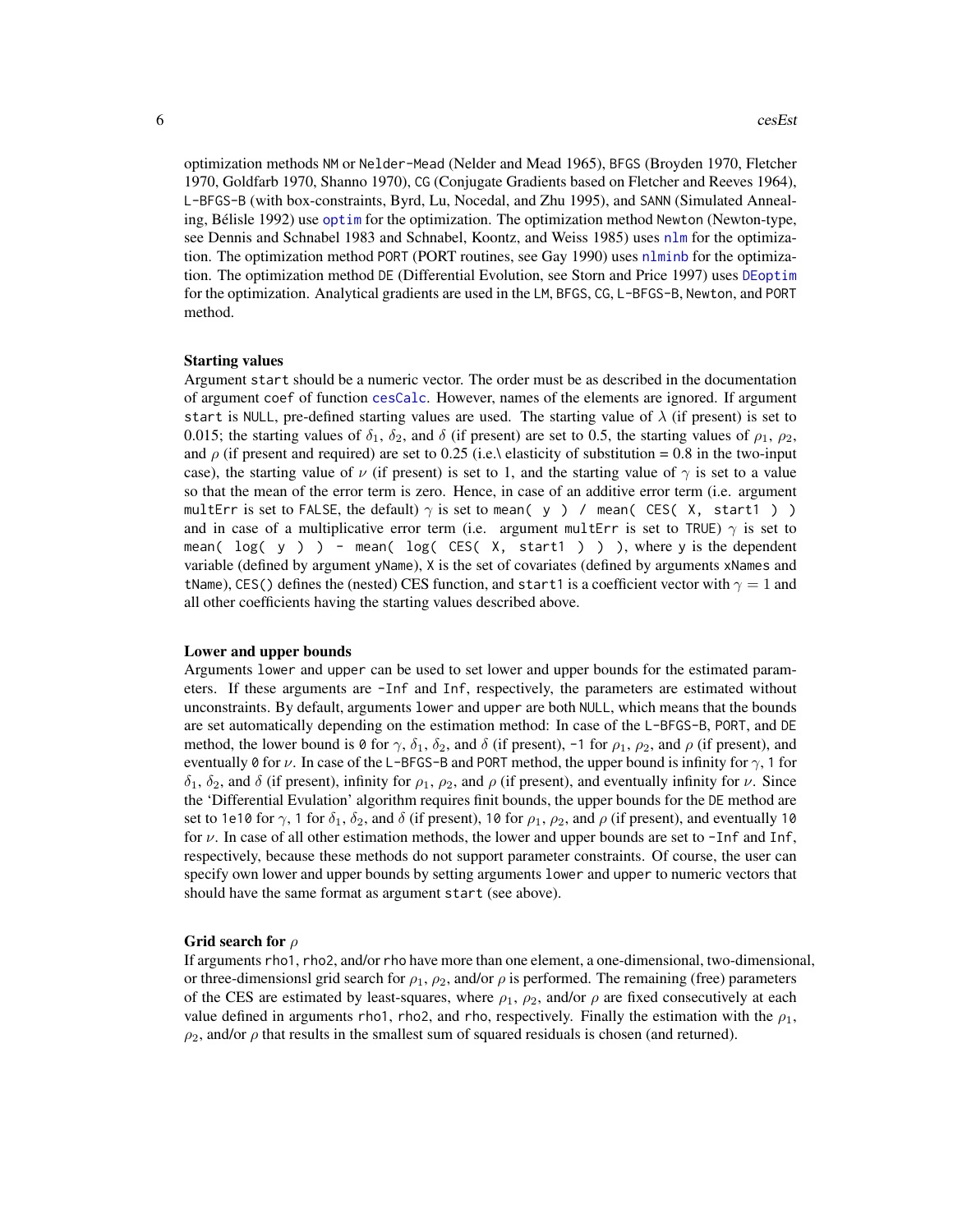#### <span id="page-6-0"></span>cesEst 7

# Random numbers

The 'state' (or 'seed') of R's random number generator is saved at the beginning of the cesEst function and restored at the end of this function so that this function does *not* affect the generation of random numbers although the random seed is set to argument random.seed and the 'SANN' and 'DE' algorithms use random numbers.

# Value

cesEst returns a list of class cesEst that has following components:

| coefficients  | estimated coefficients/parameters of the CES (including a possible fixed $\rho$ ).                                                                                                                     |
|---------------|--------------------------------------------------------------------------------------------------------------------------------------------------------------------------------------------------------|
| ela           | constant elasticity/elasticities of substitution.                                                                                                                                                      |
| iter          | number of iterations (only for non-linear least-squares estimations).                                                                                                                                  |
| convergence   | logical value indicating if the non-linear estimation has converged (only for non-<br>linear least-squares estimations with solvers that have a convergence criterion).                                |
| message       | additional information from the optimizer (only if a message was returned by<br>optim or nls.lm.                                                                                                       |
| <b>VCOV</b>   | approximate covariance matrix of the estimated parameters calculated from the<br>parameters of the linearized model by the Delta method (only if argument method<br>is "Kmenta").                      |
| cov.unscaled  | unscaled covariance matrix of the estimated parameters (including a possible<br>fixed $\rho$ ), i.e. the inverse of the cross-product of the gradient matrix evaluated at<br>the estimated parameters. |
| fitted.values | the fitted values $(\hat{y})$ .                                                                                                                                                                        |
| residuals     | the residuals (i.e. $y - \hat{y}$ if argument multErr is FALSE (the default), and $log(y)$ -<br>$log(\hat{y})$ if argument multErr is TRUE).                                                           |
| rss           | the sum of the squared residuals (i.e. the value of the objective function of the<br>non-linear least-squares estimation evaluated at the estimated parameters).                                       |
| call          | the matched call.                                                                                                                                                                                      |
| method        | argument method.                                                                                                                                                                                       |
| multErr       | argument multErr.                                                                                                                                                                                      |
| start         | starting values for the non-linear estimation (not for the Kmenta and DE method).                                                                                                                      |
| lower         | lower bounds of the parameters.                                                                                                                                                                        |
| upper         | upper bounds of the parameters.                                                                                                                                                                        |
| rho           | argument rho.                                                                                                                                                                                          |
| nls.lm        | object returned by nls. lm (only if argument method is "LM").                                                                                                                                          |
| optim         | object returned by optim (only if argument method is "NM", "Nelder-Mead",<br>"BFGS", "CG", "L-BFGS-B", or "SANN")).                                                                                    |
| nlm           | object returned by nlm (only if argument method is "Newton").                                                                                                                                          |
| nlminb        | object returned by nlminb (only if argument method is "PORT").                                                                                                                                         |
| DEoptim       | object returned by DEoptim (only if argument method is "DE").                                                                                                                                          |
| translog      | estimation results of the (unrestricted) translog model returned by translogEst<br>(only if argument method is "Kmenta").                                                                              |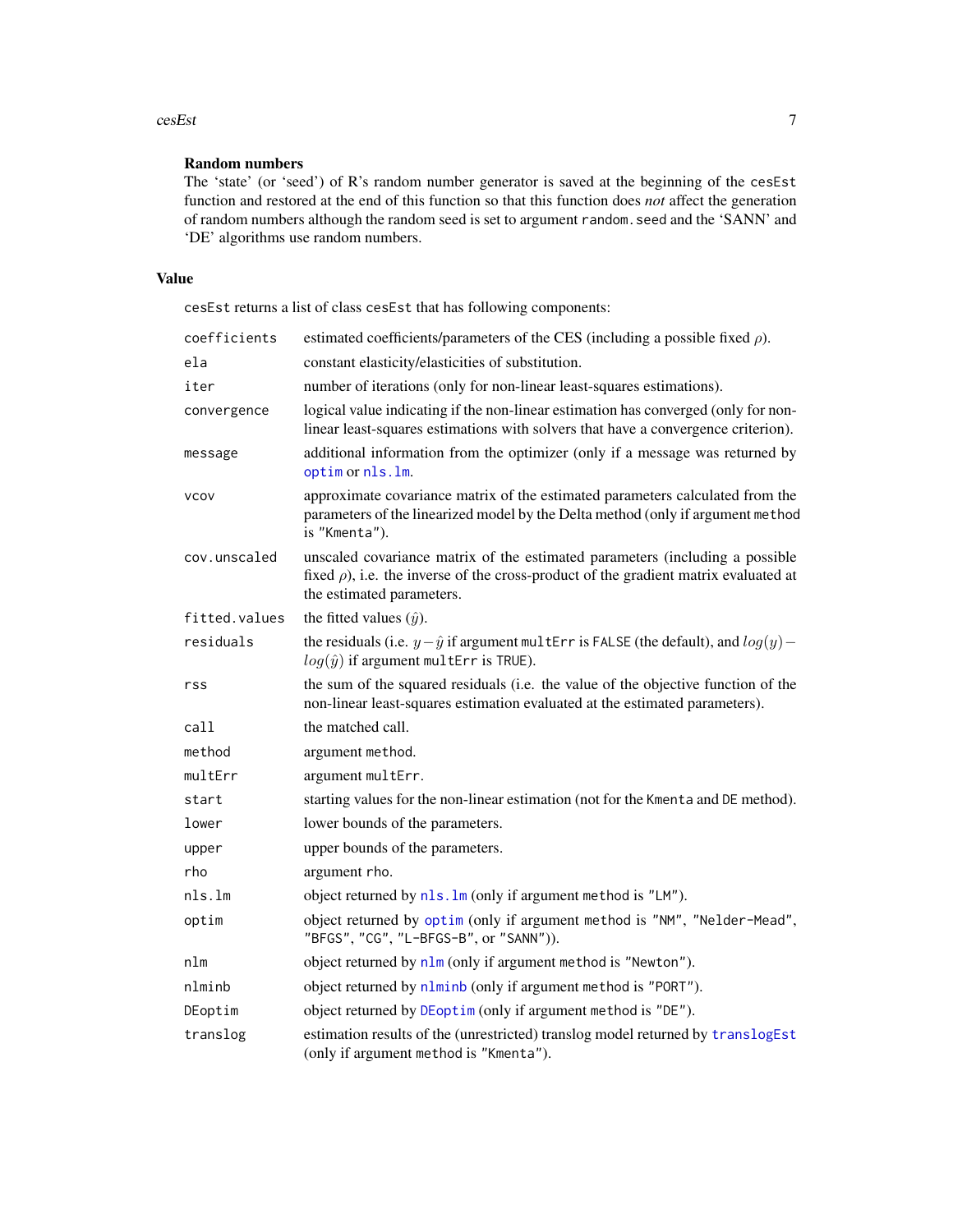<span id="page-7-0"></span>

| kmenta     | estimation results of the Kmenta approximation (a restricted translog model)<br>returned by systemfit (only if argument method is "Kmenta").                                                                                                                                                                                                                                                                       |
|------------|--------------------------------------------------------------------------------------------------------------------------------------------------------------------------------------------------------------------------------------------------------------------------------------------------------------------------------------------------------------------------------------------------------------------|
| testKmenta | test of the restrictions implied by the Kmenta approximation (including constant<br>returns to scale if argument vrs is FALSE) in the unrestricted translog model<br>returned by linear. hypothesis (only if argument method is "Kmenta").                                                                                                                                                                         |
| allRhoSum  | data frame with summary results of the estimations with all values of $\rho$ used in<br>the grid search (only if a grid search was performed); this data frame has foll-<br>wing columns: rho = the value of $\rho$ , rss = the corresponding sum of squared<br>residuals, and (if appropriate for the method used for the estimation) convergence<br>= logical value indicating whether the estimation converged. |
| allRhoFull | list of estimation results returned by cesEst for all values of $\rho$ used in the grid<br>search (only if a grid search was performed and argument returnGridAll is set<br>to TRUE).                                                                                                                                                                                                                              |
|            | rho1Values, rho2Values, rhoValues                                                                                                                                                                                                                                                                                                                                                                                  |
|            | numeric vectors giving the values that are used in the grid search for the coeffi-<br>cients $\rho_1$ and $\rho$ , respectively (only if a grid search was performed).                                                                                                                                                                                                                                             |
| rssArray   | matrix or array of the RSS values obtained by a two-dimensional or three-<br>dimensional grid search for the coefficients $\rho_1$ (first dimension, e.g. rows of<br>a matrix), $\rho_2$ , and $\rho$ (last dimension, e.g. columns of a matrix) (only if a two-<br>dimensional or threedimensional grid search was performed).                                                                                    |
|            |                                                                                                                                                                                                                                                                                                                                                                                                                    |

#### Author(s)

Arne Henningsen and Geraldine Henningsen

#### References

Bélisle, C.J.P. (1992): Convergence theorems for a class of simulated annealing algorithms on Rd, Journal of Applied Probability 29, p. 885-895.

Broyden, C.G. (1970): The Convergence of a Class of Double-rank Minimization Algorithms, Journal of the Institute of Mathematics and Its Applications 6, p. 76-90.

Byrd, R.H., Lu, P., Nocedal, J. and Zhu, C. (1995): A limited memory algorithm for bound constrained optimization, SIAM J. Scientific Computing 16, p. 1190-1208.

Dennis, J.E. and Schnabel, R.B. (1983): Numerical Methods for Unconstrained Optimization and Nonlinear Equations, Prentice-Hall, Englewood Cliffs, NJ.

Fletcher, R. (1970): A New Approach to Variable Metric Algorithms, Computer Journal 13, p. 317-322.

Fletcher, R. and Reeves, C.M. (1964): Function minimization by conjugate gradients, Computer Journal 7, p. 148-154.

Gay, D.M. (1990): Usage Summary for Selected Optimization Routines, Computing Science Technical Report No. 153, AT&T Bell Laboratories, Murray Hill NJ, [http://netlib.bell-labs.](http://netlib.bell-labs.com/cm/cs/cstr/153.pdf) [com/cm/cs/cstr/153.pdf](http://netlib.bell-labs.com/cm/cs/cstr/153.pdf).

Goldfarb, D. (1970): A Family of Variable Metric Updates Derived by Variational Means, Mathematics of Computation 24, p. 23-26.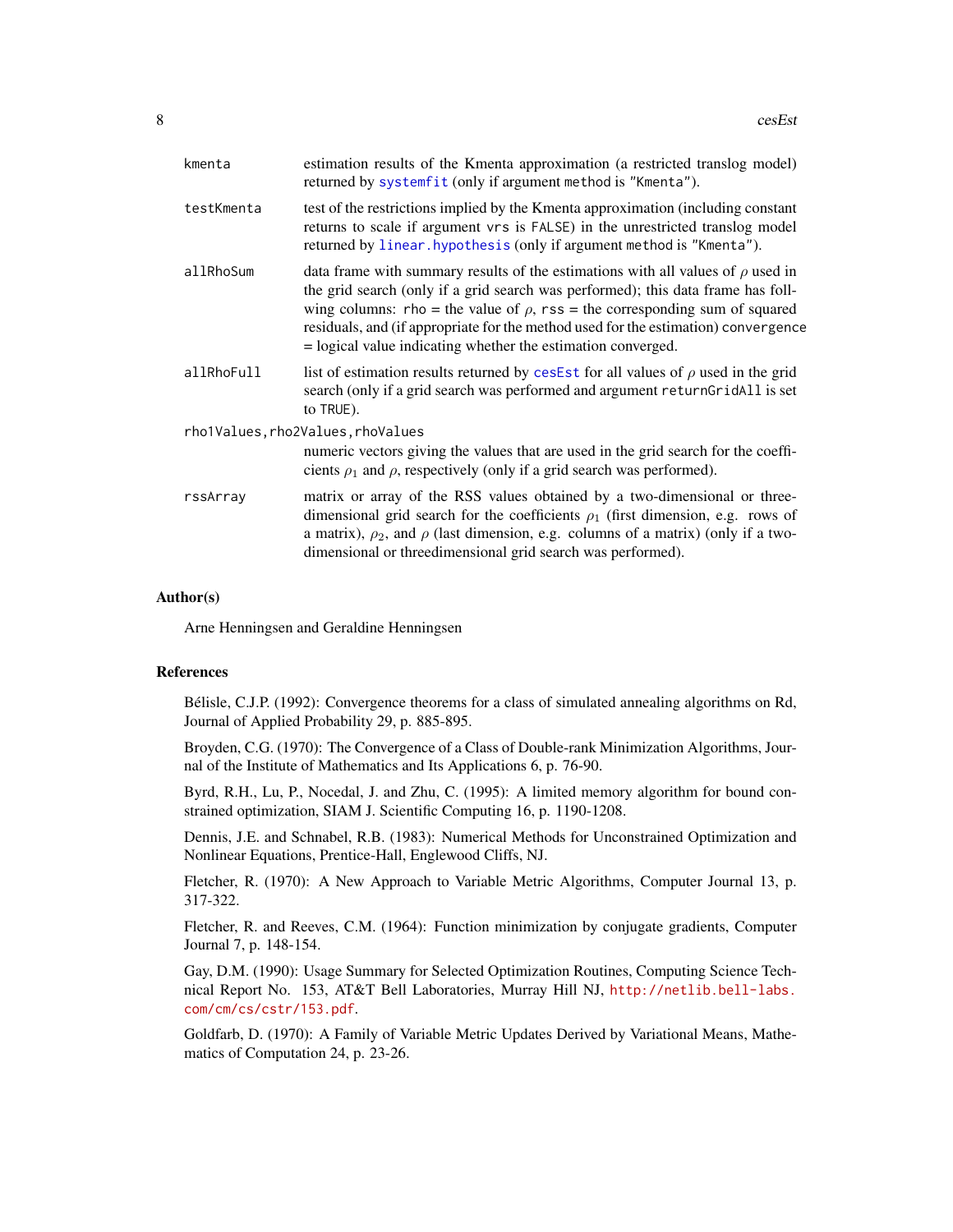#### <span id="page-8-0"></span> $\cos\theta$  9

Moré, J.J. (1978): The Levenberg-Marquardt algorithm: implementation and theory, in G.A. Watson (Ed.), Lecture Notes in Mathematics 630: Numerical Analysis, pp. 105-116, Springer-Verlag: Berlin.

Nelder, J.A. and Mead, R. (1965): A simplex algorithm for function minimization, Computer Journal 7, p. 308-313.

Schnabel, R.B., Koontz, J.E. and Weiss, B.E. (1985): A modular system of algorithms for unconstrained minimization, ACM Trans. Math. Software, 11, pp. 419-440.

Shanno, D.F. (1970): Conditioning of Quasi-Newton Methods for Function Minimization, Mathematics of Computation 24, p. 647-656.

Storn, R. and Price, K. (1997): Differential Evolution - A Simple and Efficient Heuristic for Global Optimization over Continuous Spaces, Journal of Global Optimization, 11(4), p. 341-359.

#### See Also

[summary.cesEst](#page-15-1) for the summary method, [plot.cesEst](#page-14-1) for plotting the results of the grid search for  $\rho$ , [coef.cesEst](#page-9-1) for several further methods, [cesCalc](#page-1-1) for calculations or simulations with the CES, [translogEst](#page-0-0) for estimating translog functions, and [quadFuncEst](#page-0-0) for estimating quadratic functions.

```
data( germanFarms, package = "micEcon" )
# output quantity:
germanFarms$qOutput <- germanFarms$vOutput / germanFarms$pOutput
# quantity of intermediate inputs
germanFarms$qVarInput <- germanFarms$vVarInput / germanFarms$pVarInput
## CES: Land & Labor (Levenberg-Marquardt algorithm)
cesLandLabor <- cesEst( "qOutput", c( "land", "qLabor" ), germanFarms )
# variable returns to scale, increased max. number of iter. (LM algorithm)
cesLandLaborVrs <- cesEst( "qOutput", c( "land", "qLabor" ), germanFarms,
   vrs = TRUE, control = nls.lm.control( maxiter = 1000 ) )
# using the Nelder-Mead optimization method
cesLandLaborNm <- cesEst( "qOutput", c( "land", "qLabor" ), germanFarms,
   method = "NM" )# using the BFGS optimization method
cesLandLaborBfgs <- cesEst( "qOutput", c( "land", "qLabor" ), germanFarms,
   method = "BFGS" )
# using the L-BFGS-B optimization method with constrained parameters
cesLandLaborBfgsCon <- cesEst( "qOutput", c( "land", "qLabor" ),
   germanFarms, method = "L-BFGS-B" )
# using the CG optimization method
cesLandLaborSann <- cesEst( "qOutput", c( "land", "qLabor" ), germanFarms,
   method = "CG" )
```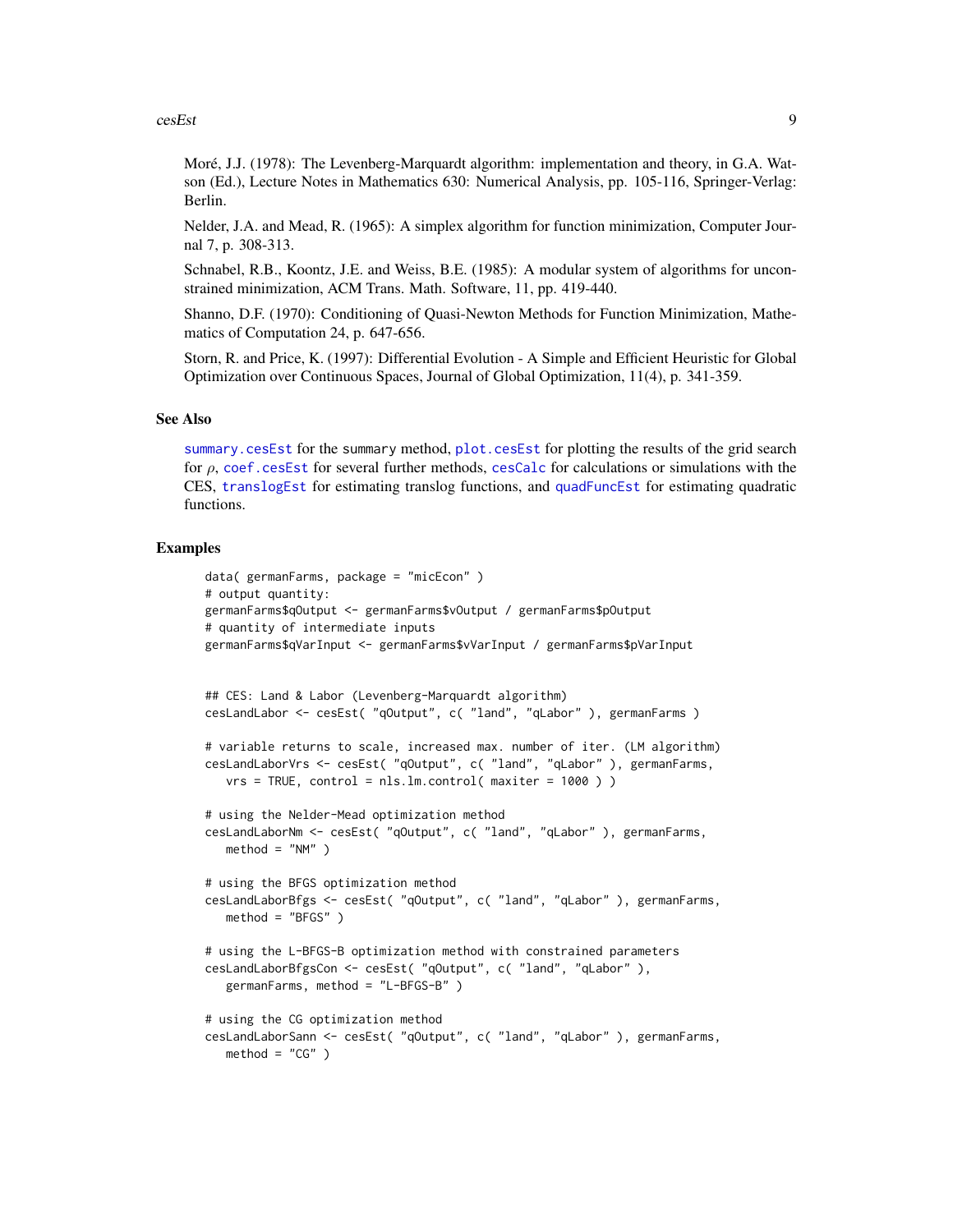```
# using the SANN optimization method
# (with decreased number of iteration to decrease execution time)
cesLandLaborSann <- cesEst( "qOutput", c( "land", "qLabor" ), germanFarms,
   method = "SANN", control = list(maxit = 1000))
# using the Kmenta approximation
cesLandLaborKmenta <- cesEst( "qOutput", c( "land", "qLabor" ), germanFarms,
   method = "Kmenta" )
# using the PORT optimization routine with unconstrained parameters
cesLandLaborPortCon <- cesEst( "qOutput", c( "land", "qLabor" ),
   germanFarms, vrs = TRUE, method = "PORT", lower = -Inf, upper = Inf )
# using the PORT optimization routine with constrained parameters and VRS
cesLandLaborPortCon <- cesEst( "qOutput", c( "land", "qLabor" ),
   germanFarms, vrs = TRUE, method = "PORT" )
# using the Differential Evolution optimization method
# (with decreased number of iteration to decrease execution time)
cesLandLaborDe <- cesEst( "qOutput", c( "land", "qLabor" ), germanFarms,
   method = "DE", control = DEoptim.control( itermax = 50 ) )
## estimation with a grid search for rho (using the LM algorithm)
cesLandInt <- cesEst( "qOutput", c( "land", "qLabor" ),
   data = germanFarms, rho = seq( from = -0.6, to = 0.9, by = 0.3))
```
cesEst-methods *Methods for Estimated CES Functions*

### <span id="page-9-1"></span>Description

Methods for Objects of Class cesEst and cesEst.

#### Usage

```
## S3 method for class 'cesEst'
coef( object, ... )
## S3 method for class 'summary.cesEst'
coef( object, ... )
## S3 method for class 'cesEst'
fitted( object, ... )
## S3 method for class 'cesEst'
residuals( object, ... )
## S3 method for class 'cesEst'
vcov( object, ... )
```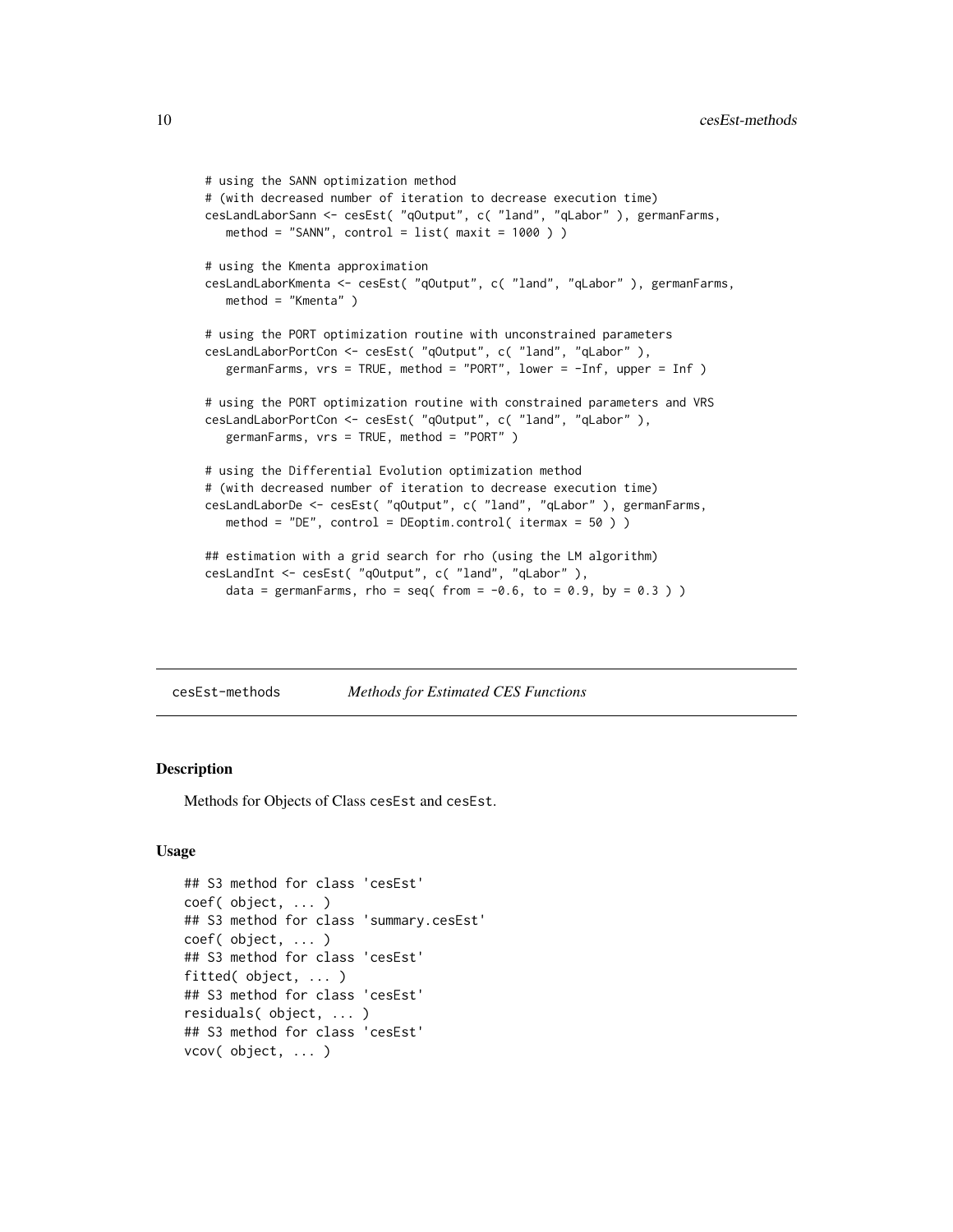#### <span id="page-10-0"></span>cesEst-methods 11

#### **Arguments**

| object   | an object of class cesEst or summary.cesEst. |
|----------|----------------------------------------------|
| $\cdots$ | further arguments are currently ignored.     |

#### Value

coef.cesEst returns a vector of the estimated coefficients.

coef.summary.cesEst returns a matrix with four columns: the estimated coefficients/parameters of the CES, their standard errors, the t-statistic, and corresponding (two-sided) P-values.

fitted.cesEst returns a vector of the fitted values.

residuals.cesEst returns a vector of the residuals.

vcov.cesEst returns the variance covariance matrix of the estimated coefficients.

## Author(s)

Arne Henningsen and Geraldine Henningsen

#### See Also

[cesEst](#page-3-1) and [summary.cesEst](#page-15-1).

```
data( germanFarms, package = "micEcon" )
# output quantity:
germanFarms$qOutput <- germanFarms$vOutput / germanFarms$pOutput
# quantity of intermediate inputs
germanFarms$qVarInput <- germanFarms$vVarInput / germanFarms$pVarInput
```

```
## CES: Land & Labor
cesLandLabor <- cesEst( "qOutput", c( "land", "qLabor" ), germanFarms )
```

```
# estimated coefficients
coef( cesLandLabor )
```

```
# estimated coefficients, their standard errors, t-statistic, P-values
coef( summary( cesLandLabor ) )
```

```
# fitted values of the estimated model
fitted( cesLandLabor )
```

```
# residuals of the estimated model
residuals( cesLandLabor )
```

```
# covariance matrix of the estimated coefficients
vcov( cesLandLabor )
```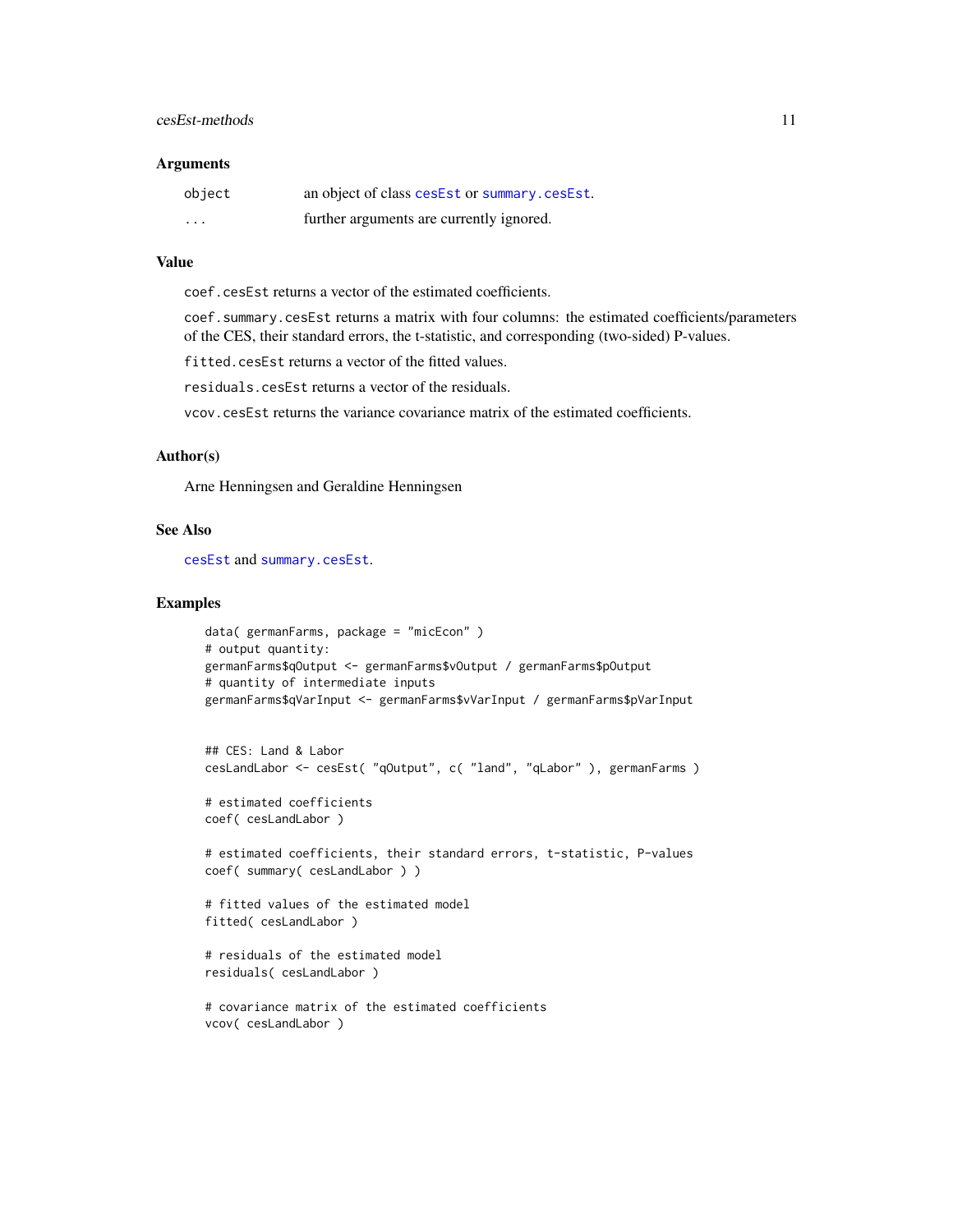<span id="page-11-0"></span>

The data frame GermanIndustry contains annual aggregated data of the entire West German industry from 1960 until 1993 as well as data of seven industrial sectors from 1970 to 1988/1992. This data set has been used by Kemfert (1998).

#### Usage

data(GermanIndustry)

#### Format

This data frame contains the following columns/variables:

**vear** the year.

- Y output: gross value added of the West German industrial sector (in billion Deutsche Mark at prices of 1991).
- K capital: gross stock of fixed assets of the West German industrial sector (in billion Deutsche Mark at prices of 1991).
- A labor: total number of persons employed in the West German industrial sector (in million).
- E energy: final energy consumption in the West German industrial sector (in GWh).
- C\_Y gross value added of the West German chemical industry (in billion Deutsche Mark at prices of 1991).
- C\_K capital: gross stock of fixed assets of the West German chemical industry (in billion Deutsche Mark at prices of 1991).
- C\_A labor: total number of persons employed in the West German chemical industry (in thouands).
- C\_E final energy consumption in the West German chemical industry (in GWh).
- S<sub>Y</sub> gross value added of the West German stone and earth industry (in billion Deutsche Mark at prices of 1991).
- S\_K capital: gross stock of fixed assets of the West German stone and earth industry (in billion Deutsche Mark at prices of 1991).
- S\_A labor: total number of persons employed in the West German stone and earth industry (in thouands).
- S\_E final energy consumption in the West German stone and earth industry (in GWh).
- I\_Y gross value added of the West German iron industry (in billion Deutsche Mark at prices of 1991).
- I\_K capital: gross stock of fixed assets of the West German iron industry (in billion Deutsche Mark at prices of 1991).
- I\_A labor: total number of persons employed in the West German iron industry (in thouands).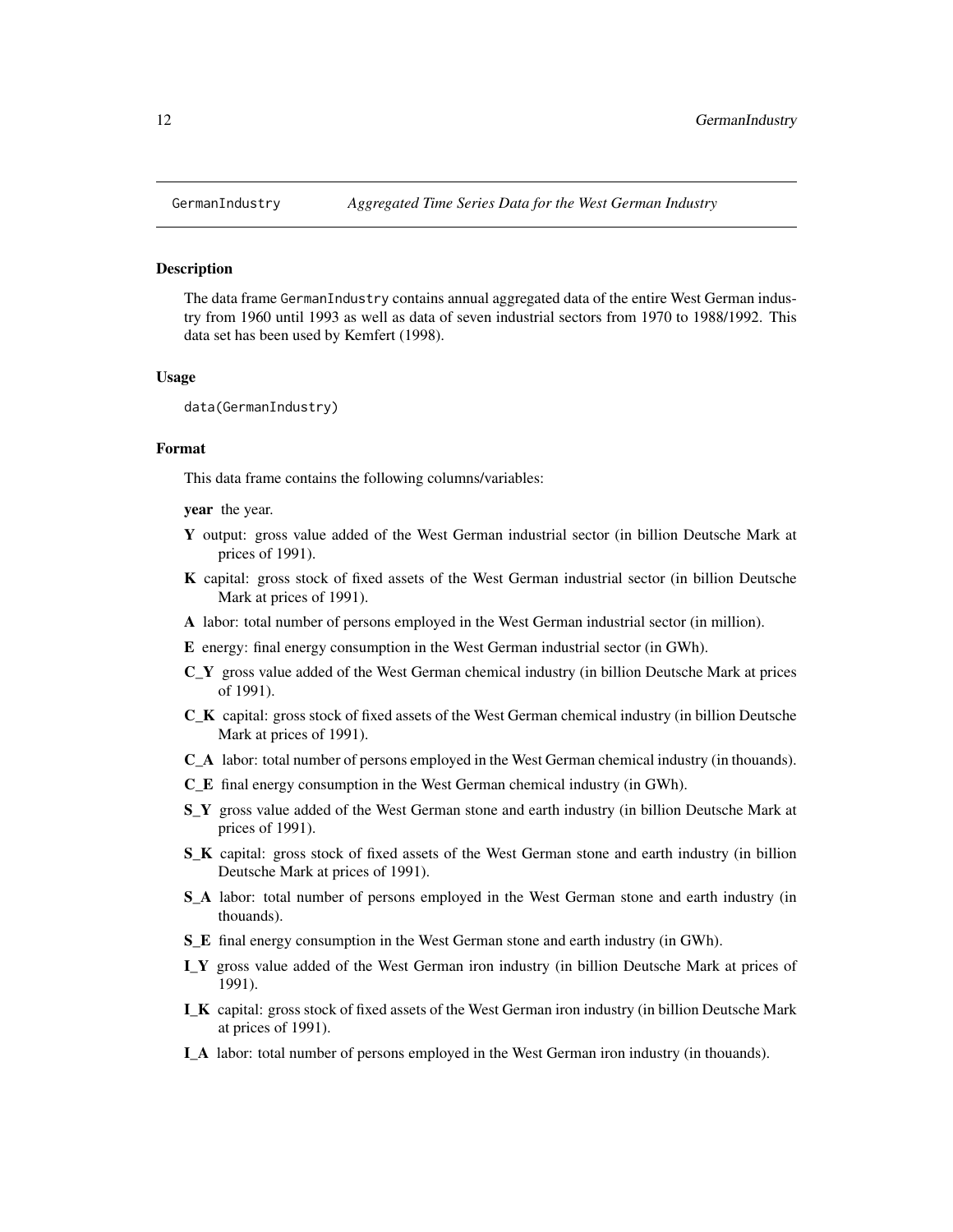- I\_E final energy consumption in the West German iron industry (in GWh).
- N<sub>Y</sub> gross value added of the West German non-ferrous industry (in billion Deutsche Mark at prices of 1991).
- N\_K capital: gross stock of fixed assets of the West German non-ferrous industry (in billion Deutsche Mark at prices of 1991).
- N\_A labor: total number of persons employed in the West German non-ferrous industry (in thouands).
- N\_E final energy consumption in the West German non-ferrous industry (in GWh).
- V\_Y gross value added of the West German vehicle industry (in billion Deutsche Mark at prices of 1991).
- V\_K capital: gross stock of fixed assets of the West German vehicle industry (in billion Deutsche Mark at prices of 1991).
- V\_A labor: total number of persons employed in the West German vehicle industry (in thouands).
- V\_E final energy consumption in the West German vehicle industry (in GWh).
- **P\_Y** gross value added of the West German paper industry (in billion Deutsche Mark at prices of 1991).
- P\_K capital: gross stock of fixed assets of the West German paper industry (in billion Deutsche Mark at prices of 1991).
- P\_A labor: total number of persons employed in the West German paper industry (in thouands).
- P\_E final energy consumption in the West German paper industry (in GWh).
- F\_Y gross value added of the West German food industry (in billion Deutsche Mark at prices of 1991).
- F\_K capital: gross stock of fixed assets of the West German food industry (in billion Deutsche Mark at prices of 1991).
- F\_A labor: total number of persons employed in the West German food industry (in thouands).
- F\_E final energy consumption in the West German food industry (in GWh).

#### **Note**

Please note that Kemfert (1998) disregards the years 1973-1975 in her estimations due to economic disruptions.

#### Source

German Federal Statistical Office (Statistisches Bundesamt), data taken from Kemfert (1998).

#### References

Kemfert, Claudia (1998): Estimated Substitution Elasticities of a Nested CES Production Funktion Approach for Germany, Energy Economics 20: 249-264 (doi:10.1016/S0140-9883(97)00014-5)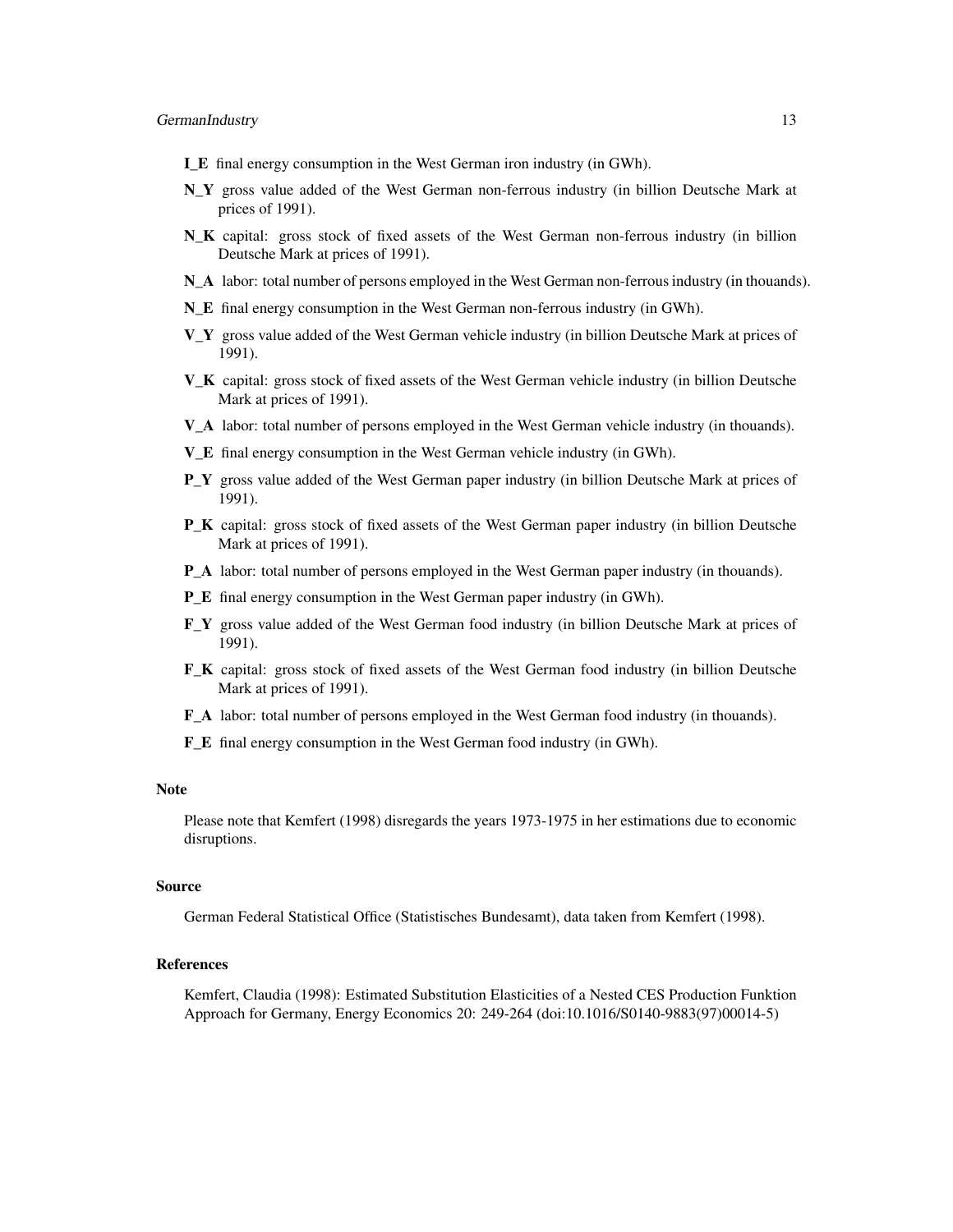<span id="page-13-0"></span>

The MishraCES data set contains artificial production data. It has 50 observations (e.g. firms, sectors, or countries).

#### Usage

data(MishraCES)

#### Format

This data frame contains the following columns:

No Firm number.

- Y Output quantity.
- X1 Quantity of first input.
- X2 Quantity of second input.
- X3 Quantity of third input.
- X4 Quantity of fouth input.

#### Source

Mishra, SK (2006): A Note on Numerical Estimation of Sato's Two-Level CES Production Function MPRA Working Paper No. 1019, <http://mpra.ub.uni-muenchen.de/1019/>.

```
# load the data set
data( "MishraCES" )
# show mean values of all variables
colMeans( MishraCES )
# re-calculate the endogenous variable (see Mishra 2006)
# coefficients of the nested CES function with 4 inputs
b <- c( "gamma" = 200 * 0.5^(1/0.6), "delta_1" = 0.6, "delta_2" = 0.3,
   "delta" = 0.5, "rho_1" = 0.5, "rho_2" = -0.17, "rho" = 0.6)
MishraCES$Y2 <- cesCalc( xNames = c( "X1", "X2", "X3", "X4" ),
   data = MishraCES, coef = b, nested = TRUE)all.equal( MishraCES$Y, MishraCES$Y2 )
```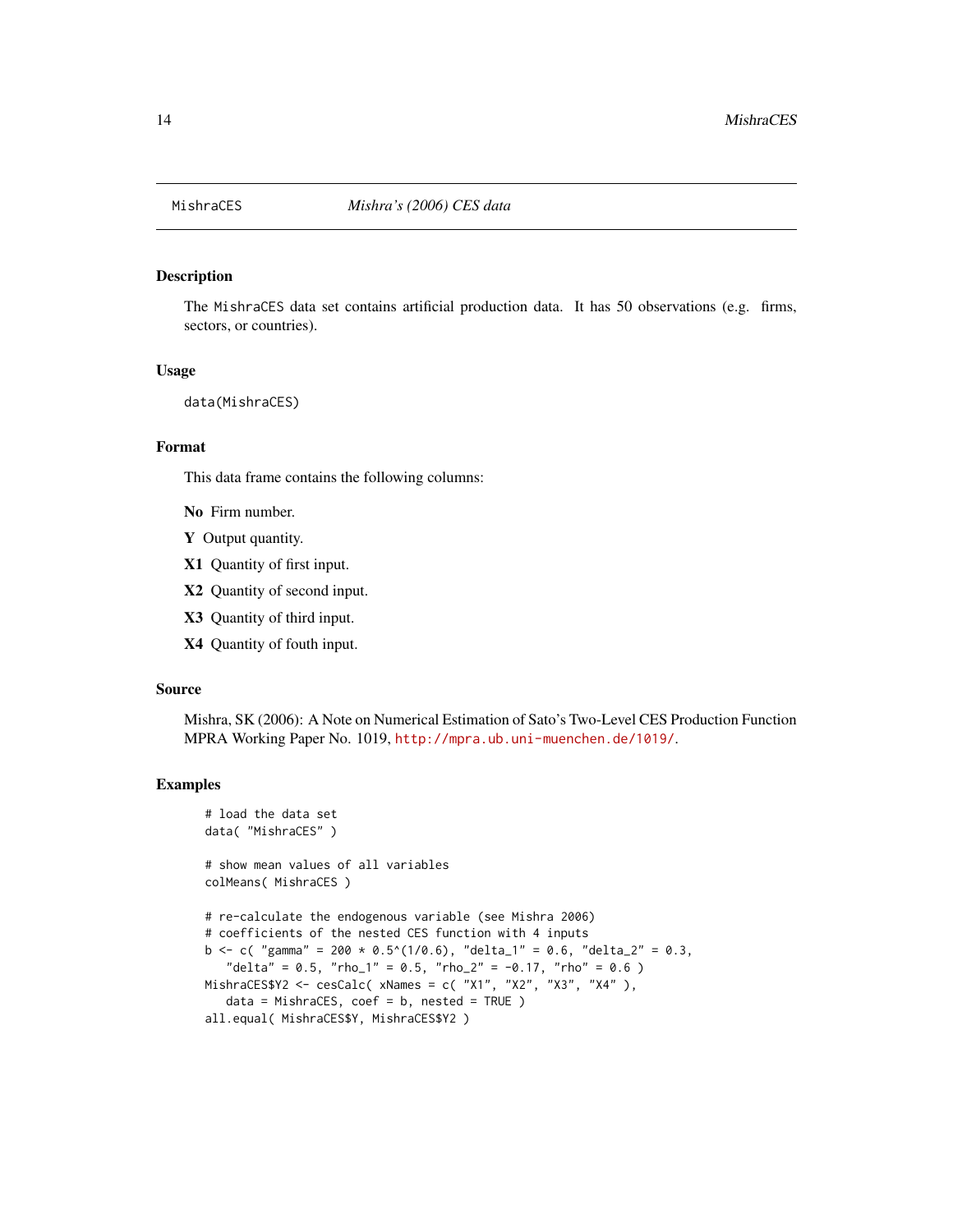<span id="page-14-1"></span><span id="page-14-0"></span>

Plot a scatter plot, where the values of  $\rho$  are on the x axis and the corresponding sums of the squared residuals obtained by a grid search for  $\rho$  are on the y axis. Estimations that did not converge are marked with red.

Note that this method can be applied only if the model was estimated by a grid search for  $\rho$ , i.e. $\lambda$ [cesEst](#page-3-1) was called with argument rho set to a vector of more than one values for  $\rho$ .

#### Usage

## S3 method for class 'cesEst'  $plot(x, negRs = TRUE, bw = FALSE, ...)$ 

#### Arguments

| X         | object returned by cesEst if it was called with argument rho set a vector con-<br>taining more than one value for $\rho$ so that a grid search was performed. |
|-----------|---------------------------------------------------------------------------------------------------------------------------------------------------------------|
| negRss    | logical. Indicates whether the <i>negative</i> sum of squared residuals should be plot-<br>ted in 3D plots (ignored in 2D plots).                             |
| bw        | logical. Indicates whether 3D plots should be in black-and-white or colored.                                                                                  |
| $\ddotsc$ | All further arguments are passed to plot. default or persp.                                                                                                   |

#### Author(s)

Arne Henningsen and Geraldine Henningsen

#### See Also

[cesEst](#page-3-1).

```
data( germanFarms, package = "micEcon" )
# output quantity:
germanFarms$qOutput <- germanFarms$vOutput / germanFarms$pOutput
# quantity of intermediate inputs
germanFarms$qVarInput <- germanFarms$vVarInput / germanFarms$pVarInput
## CES: Land & Intermediate Inputs
cesLandInt <- cesEst( yName = "qOutput",
   xNames = c( "land", "qVarInput" ), data = germanFarms,
   rho = seq( from = -0.6, to = 0.9, by = 0.3 ) )
# plot the rhos against the sum of squared residuals
plot( cesLandInt )
```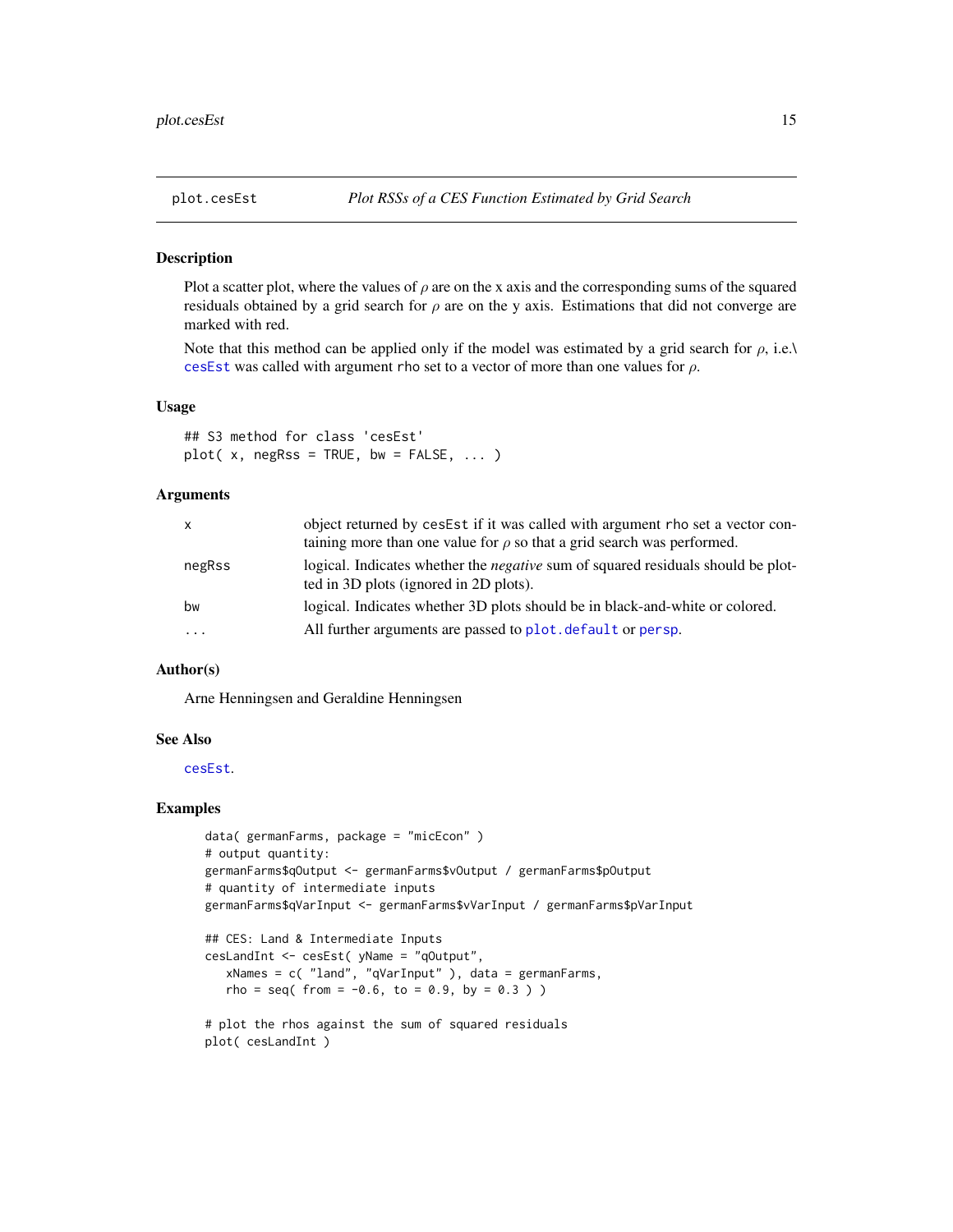<span id="page-15-1"></span><span id="page-15-0"></span>

summary method for objects of class [cesEst](#page-3-1).

#### Usage

```
## S3 method for class 'cesEst'
summary( object, rSquaredLog = object$multErr, ela = TRUE, ... )
## S3 method for class 'summary.cesEst'
print( x, ela = TRUE, digits = max(3, getOption("digits") - 3),
   ... )
```
# Arguments

| object      | an object returned by cesEst.                                                                                                                                                                                                                                                                                                                                                                                      |
|-------------|--------------------------------------------------------------------------------------------------------------------------------------------------------------------------------------------------------------------------------------------------------------------------------------------------------------------------------------------------------------------------------------------------------------------|
| rSquaredLog | logical. If FALSE (the default for models with additive error term), the returned<br>$R2$ -value measures the fraction of the explained variance of the dependent vari-<br>able in natural units. If TRUE (the default for models with multiplicative error<br>term), the returned $R^2$ -value measures the fraction of the explained variance of<br>the <i>logarithmized</i> dependent variable.                 |
| ela         | logical. If TRUE (the default), the summary method calculates the (co)variances<br>of the constant elasticities of substitution and the print method prints these elas-<br>ticities together with corresponding summary statistics. If FALSE, the summary<br>method does not calculate the (co)variances of the constant elasticities of sub-<br>stitution and the print method does not print these elasticities. |
| x           | an object returned by summary.cesEst.                                                                                                                                                                                                                                                                                                                                                                              |
| digits      | number of digits.                                                                                                                                                                                                                                                                                                                                                                                                  |
| $\ddots$    | further arguments are currently ignored.                                                                                                                                                                                                                                                                                                                                                                           |

# Value

summary.cesEst returns a list of class summary.cesEst that contains the elements of the provided object with with following changes or additions:

| coefficients | a matrix with four columns: the estimated coefficients/parameters of the CES<br>(including a possible fixed $\rho$ ), their standard errors, the t-statistic, and corre-<br>sponding (two-sided) P-values.                        |
|--------------|-----------------------------------------------------------------------------------------------------------------------------------------------------------------------------------------------------------------------------------|
| sigma        | square root of the estimated (asymptotic) variance of the random error (calcu-<br>lated without correcting for degrees of freedom).                                                                                               |
| r.squared    | $R^2$ -value, i.e. the 'fraction of variance explained by the model'. If argument<br>r Squared Log is TRUE, the $R^2$ -value measures the fraction of the explained vari-<br>ance of the <i>logarithmized</i> dependent variable. |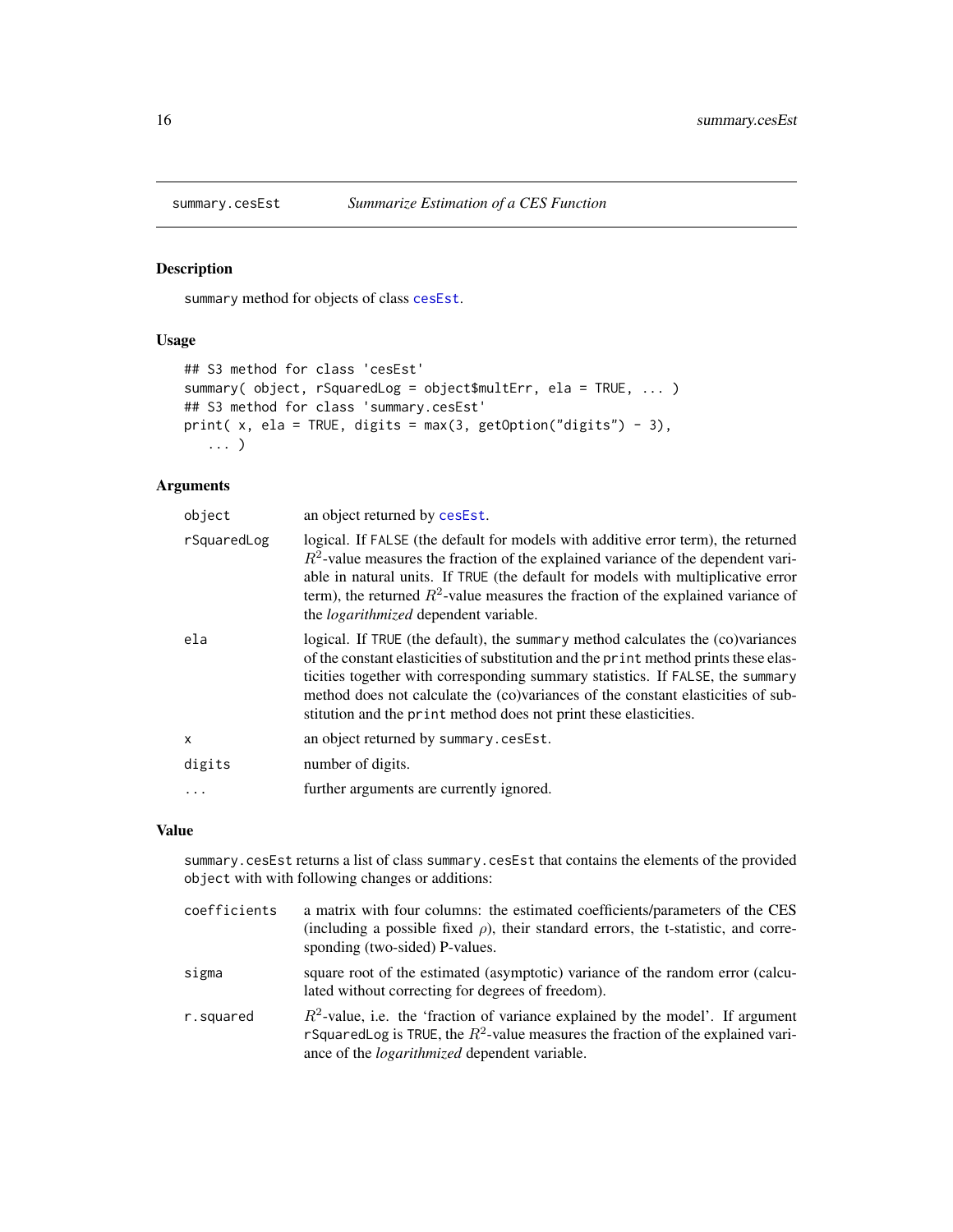<span id="page-16-0"></span>

| vcov   | covariance matrix of the estimated parameters (including a possible fixed $\rho$ ).                                                                                                              |
|--------|--------------------------------------------------------------------------------------------------------------------------------------------------------------------------------------------------|
| ela    | a matrix with four columns: the estimated elasticities of substitution, their stan-<br>dard errors, the t-statistic, and corresponding (two-sided) P-values (only if argu-<br>ment ela is TRUE). |
| elaCov | covariance matrix of the estimated elasticities of substitution (only if argument<br>ela is TRUE).                                                                                               |

# Author(s)

Arne Henningsen

# See Also

[cesEst](#page-3-1) and [cesCalc](#page-1-1).

#### Examples

```
data( germanFarms, package = "micEcon" )
# output quantity:
germanFarms$qOutput <- germanFarms$vOutput / germanFarms$pOutput
# quantity of intermediate inputs
germanFarms$qVarInput <- germanFarms$vVarInput / germanFarms$pVarInput
```

```
## CES: Land & Labor
cesLandLabor <- cesEst( "qOutput", c( "land", "qLabor" ), germanFarms )
# print summary results
```
summary( cesLandLabor )